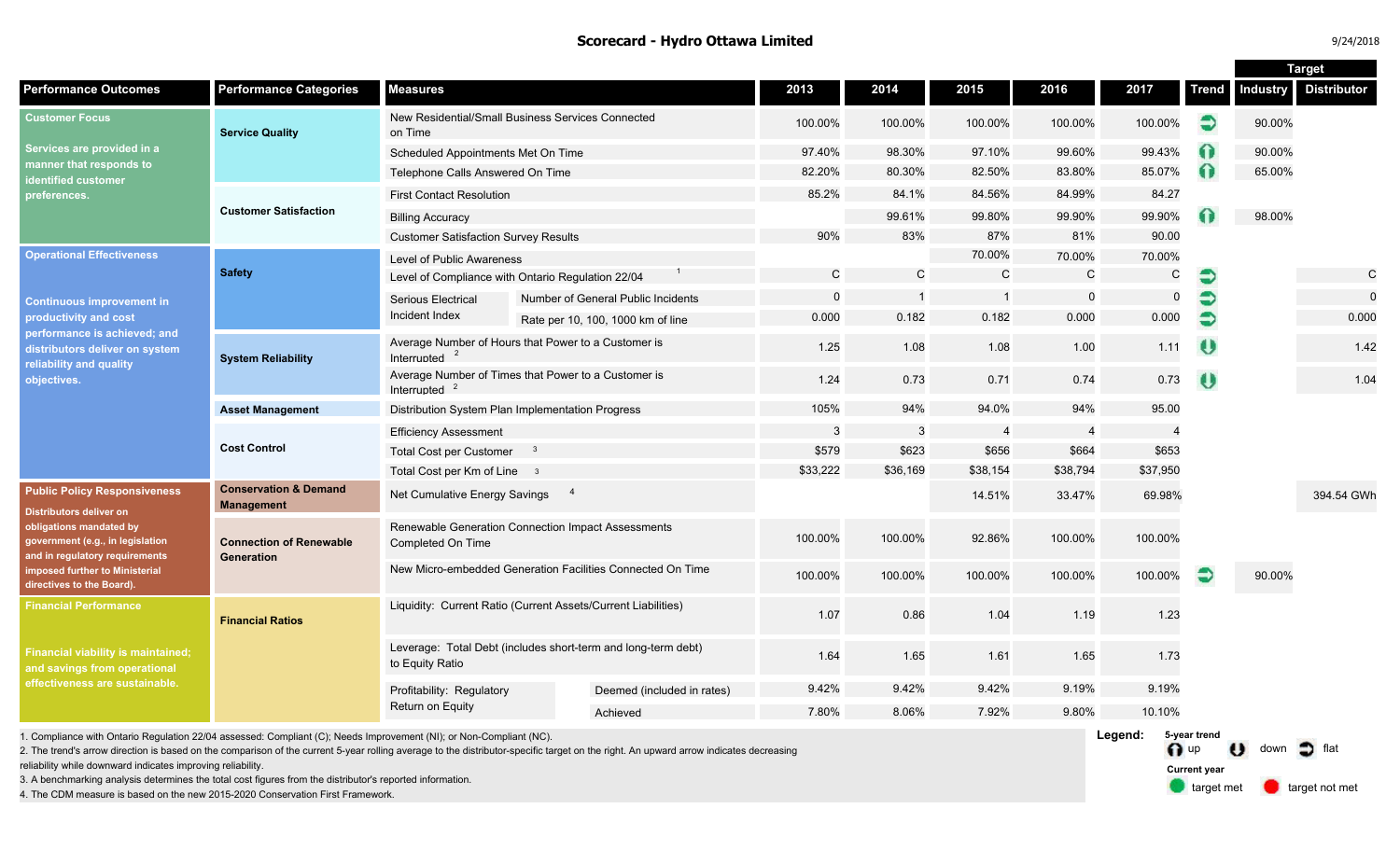# **2017 Scorecard Management Discussion and Analysis ("2017 Scorecard MD&A")**

The link below provides a document titled "Scorecard - Performance Measure Descriptions" that has the technical definition, plain language description and how the measure may be compared for each of the Scorecard's measures in the 2017 Scorecard MD&A: **[http://www.ontarioenergyboard.ca/OEB/\\_Documents/scorecard/Scorecard\\_Performance\\_Measure\\_Descriptions.pdf](http://www.ontarioenergyboard.ca/OEB/_Documents/scorecard/Scorecard_Performance_Measure_Descriptions.pdf)**

## **Scorecard MD&A - General Overview**

Hydro Ottawa is pleased to have met or exceeded all scorecard performance targets in 2017. Hydro Ottawa's 2017 scorecard results are a testament to its commitment to (a) deliver customer value; (b) create sustainable growth; (c) achieve performance excellence; and (d) contribute to the well-being of the community. Hydro Ottawa fundamentally believes that delivering customer value is at the core of its mission and that through the activities and initiatives it undertakes, Hydro Ottawa can create sustainable growth, achieve performance excellence and contribute to the community it serves, and, as a result, deliver long term value to its customers. These corporate objectives are consistent with the four performance outcomes set out in the Ontario Energy Board's (OEB) Renewed Regulatory Framework, namely (a) Customer Focus – that services are provided in a manner that responds to identified customer preferences; (b) Operational Effectiveness – that continuous improvement in productivity and cost performance is achieved and utilities deliver on system reliability and quality objectives; (c) Public Policy Responsiveness – that utilities deliver on obligations mandated by the government; and (d) Financial Performance – that financial viability is maintained and savings from operational efficiencies are sustainable.

Of substantial note in 2017 is Hydro Ottawa's significant improvement in cost control. Various productivity initiatives contributed to a decrease of almost \$1 million in Operating, Maintenance and Administration (OM&A) costs from 2016. Although Hydro Ottawa's OM&A costs typically increase year-over-year due to inflation and the rising cost of doing business, continuous efforts to increase productivity and efficiency resulted in a reduction of OM&A costs to below 2015 levels. For example, Hydro Ottawa's transition to a new customer contact centre, the installation of 7,000 additional remote disconnect meters, and the implementation of an automated outbound calling system for disconnection warnings have contributed to Hydro Ottawa's decreased OM&A costs in 2017. These programs demonstrate Hydro Ottawa's commitment to continuous improvement in productivity and cost performance, while simultaneously maintaining the ability to deliver increased system reliability and service quality to its customers.

In 2018, Hydro Ottawa expects to continue to improve its overall scorecard performance results as compared to previous years. Performance improvements are expected as a result of the company's significant investment in its distribution system infrastructure, along with ongoing customer engagement and responsiveness to customer feedback. Hydro Ottawa has a continual focus on providing a safe and reliable electricity distribution service to meet the needs and expectations of its customers.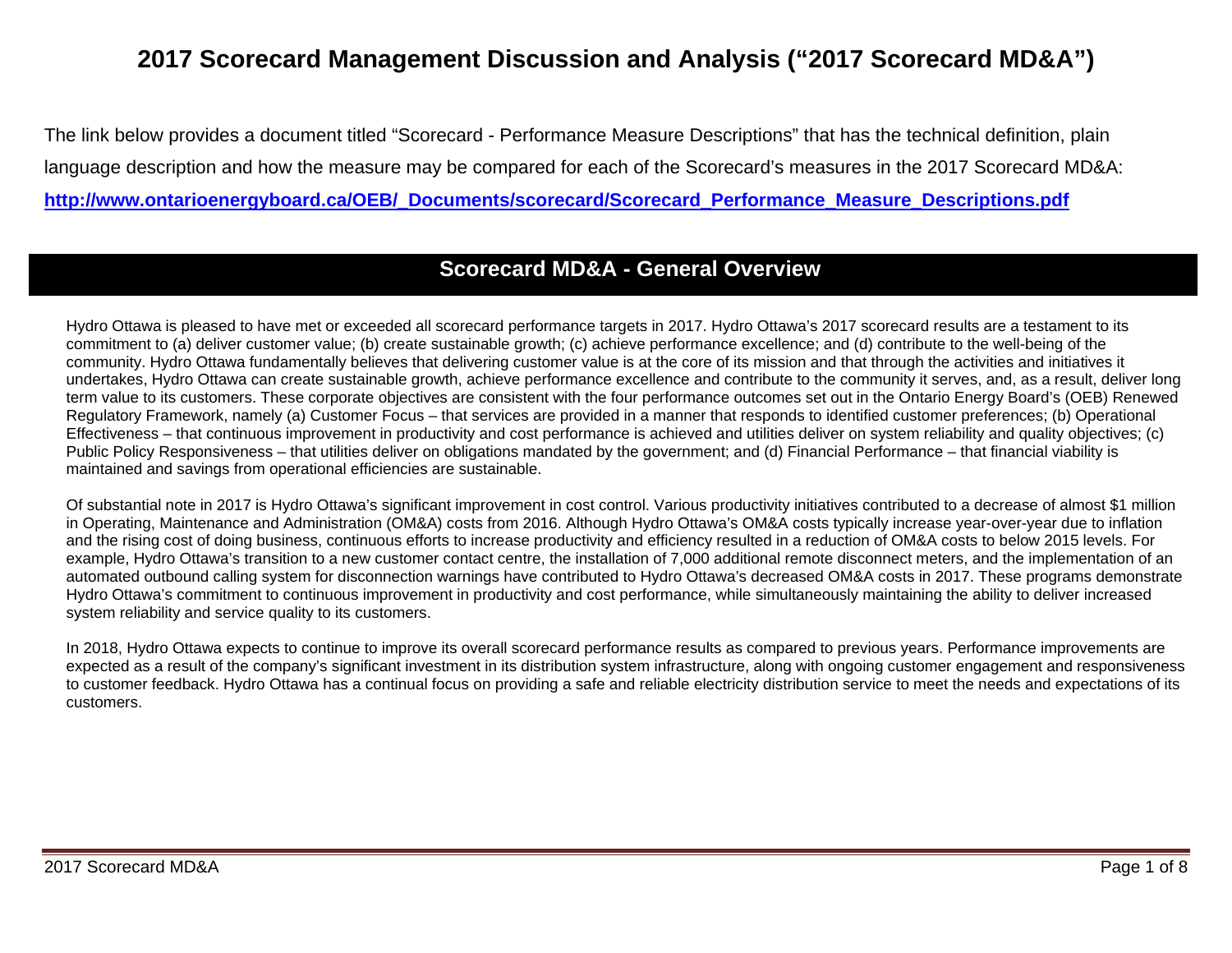#### • **New Residential/Small Business Services Connected on Time**

Hydro Ottawa met the OEB performance standard for connecting new residential and small commercial services within five business days, or, as otherwise requested by the customer. In 2017 we connected over 4,000 new small businesses and residential services. In 2017, the City of Ottawa continued to expand. As a result, requests for new connections have steadily increased and 100% of these connections were completed within a five day timeframe or as scheduled with the customer.

#### • **Scheduled Appointments Met On Time**

Hydro Ottawa scheduled 5,097 appointments with its customers to complete service upgrades, meter checks and service layouts in 2017. Hydro Ottawa met 99.43% of these appointments on time, which significantly exceeds the OEB-mandated target of 90%.

Appointments that are missed are predominantly as a result of significant emergencies or inclement weather events that redirect the required resources to power restoration efforts elsewhere.

#### • **Telephone Calls Answered On Time**

In 2017, Hydro Ottawa's customer contact center agents received 244,800 calls from its customers, of which 85.07% were answered within 30 seconds. This result significantly exceeds the industry target of 65%. The increase from 83.60% in 2016 was positively impacted by engagement of a new customer contact center provider. Call volumes continue to decline as expected (16% less than 2016) as customers access more self-service options. In 2018, promotion of online services, implementation of voice biometric or "Voice ID" technology, and a new smart speaker app are expected to enhance customer convenience.

## **Customer Satisfaction**

#### • **First Contact Resolution**

First contact resolution decreased very slightly in 2017 at 84.27%, as compared to 84.99% in 2016, or, less than 1%. This decrease can be attributed to the implementation of the new customer contact center and the training period required for agents to become comfortable with all aspects of Hydro Ottawa processes and customer service. We expect to see improvements through 2018. To measure First Contact Resolution, Hydro Ottawa uses an automated telephone survey to confirm with customers whether or not their inquiry was resolved at initial contact.

#### • **Billing Accuracy**

As defined in the OEB's Distribution System Code, a bill is considered to be accurate if it contains correct customer information, meter readings and rates information. Billing accuracy has remained steady in 2017 at 99.90%. Hydro Ottawa strives to produce accurate bills for our customers and consistently surpasses the industry target of 98%.

#### • **Customer Satisfaction Survey Results**

For over a decade, Hydro Ottawa has engaged a third party to conduct customer satisfaction surveys. These customer satisfaction surveys provide information that supports the analysis and planning of customer service improvements and offerings within Hydro Ottawa.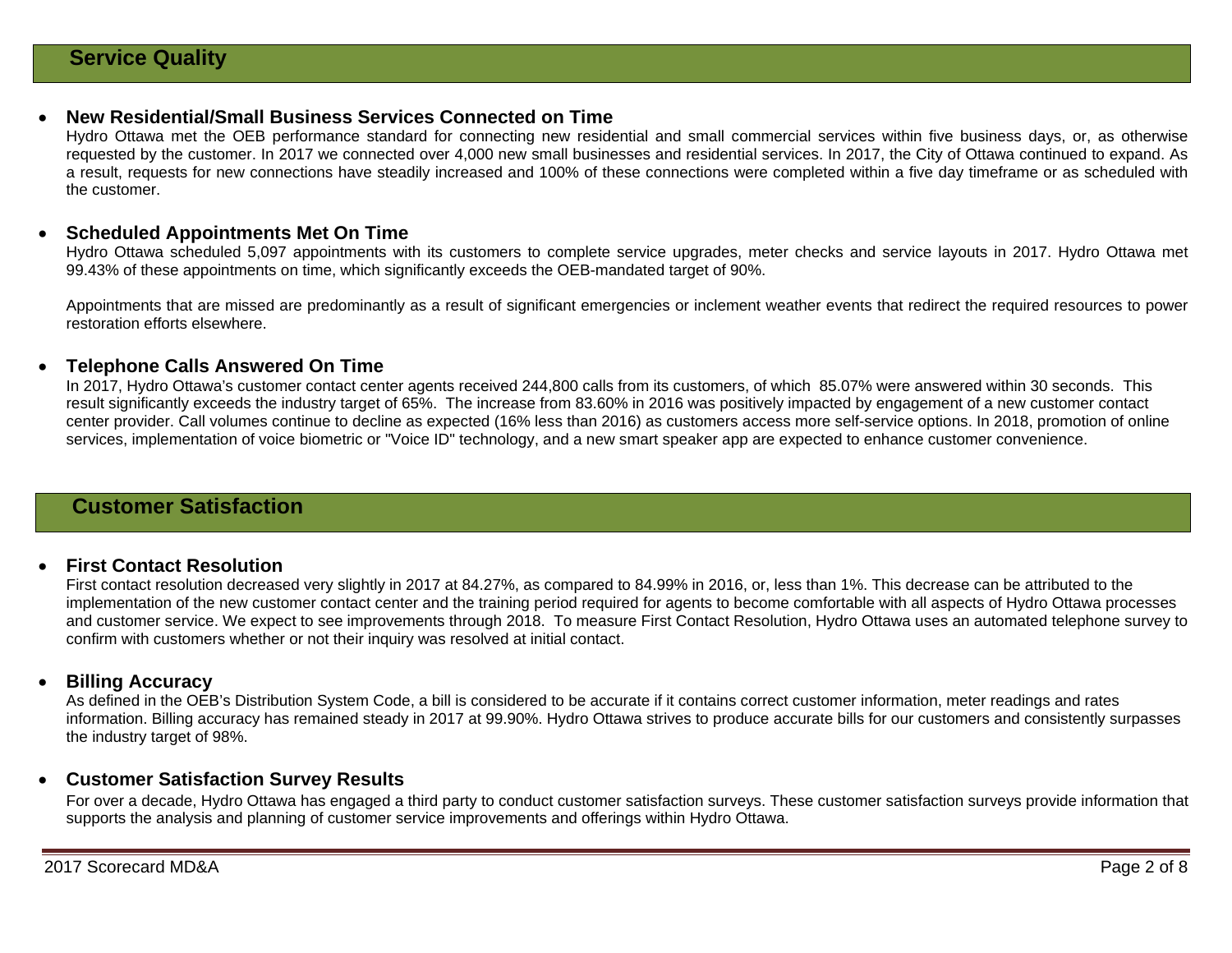The survey questions cover a wide variety of relevant topics, including overall satisfaction with Hydro Ottawa, reliability, customer service, power outages, billing, cost of electricity and corporate image. Hydro Ottawa makes use of this information to gain insight into customer expectations and needs, and to further develop customer engagement activities. Customer satisfaction surveys also help to identify the most effective means of communication with customers.

Feedback from these surveys is incorporated into Hydro Ottawa's planning process and ultimately forms the basis of plans which address customer needs and service offerings. A final report of survey outcomes confirms customer satisfaction levels and identifies areas for improvement.

In 2016, customers stated that an inability to pay their bill was a real concern. In 2017 a number of government initiatives were implemented to address affordability, such as the Fair Hydro Plan and increased low-income assistance. However, 52% of customers surveyed indicated that lower rates would be viewed as a service improvement.

In 2017, Hydro Ottawa's customer satisfaction level ultimately improved. Hydro Ottawa's result of 90% can be attributed to the implementation of customer facing programs such as website enhancements, online self-service offerings, and a new mobile app. Hydro Ottawa will continue to support customers through conservation initiatives, social assistance, increased communication channels and improvements in outage communications while at the same time strive to be empathetic, helpful and positive in daily interactions with customers.

## **Safety**

• **Public Safety** 

#### o **Component A – Public Awareness of Electrical Safety**

Helping customers understand the importance of staying safe and using electricity wisely is a priority for Hydro Ottawa. Hydro Ottawa works to continuously enhance public awareness of electrical safety through three primary channels: the Hydro Ottawa website and related social media tools, Hydro Ottawa's wellestablished student education program, and hazard-specific education campaigns such as Hydro Ottawa's annual promotion and support of the Ontario Regional Common Ground Alliance's (ORCGA) Dig Safe Month, the Electrical Safety Authority's (ESA) Powerline Safety Month and the ESA's Holiday Safety Campaign. The Hydro Ottawa website provides electrical safety information to the public on a variety of subject areas including safety inside and outside the home.

In 2017, Hydro Ottawa's annual support of the Electrical Safety Authority's (ESA) Powerline Safety Month included a "Respect the Power" feature on the company website with supporting messages sent out through social media, updates to City Council, customer bills and the customer contact center's on-hold recording.

Hydro Ottawa's annual holiday safety campaign incorporated a holiday safety webpage with safety tips, checklists and a link to the ESA's holiday safety video. E-billing customers also received an e-mail that included a link to the ESA's holiday safety video.

Hydro Ottawa sponsors an informative and dynamic electrical safety and conservation education program that teaches elementary school children how to use electricity safely and wisely. Since 2001, more than 2,205 presentations have been delivered to over 252,137 students in 360 elementary schools in our community.

As a member of ORCGA, Hydro Ottawa actively participates in Dig Safe Month in April of each year. This month is dedicated to raising awareness of safe digging practices across the province to improve safety and reduce damages to underground equipment. The ORCGA and its members encourage homeowners and contractors to call for locates before they dig to prevent injuries, property damage and electrical outages. Hydro Ottawa raised public awareness of Dig Safe Month through its website, local community newspapers, print advertising, social media accounts and e-mails to customers with a link to the Call Before You Dig video.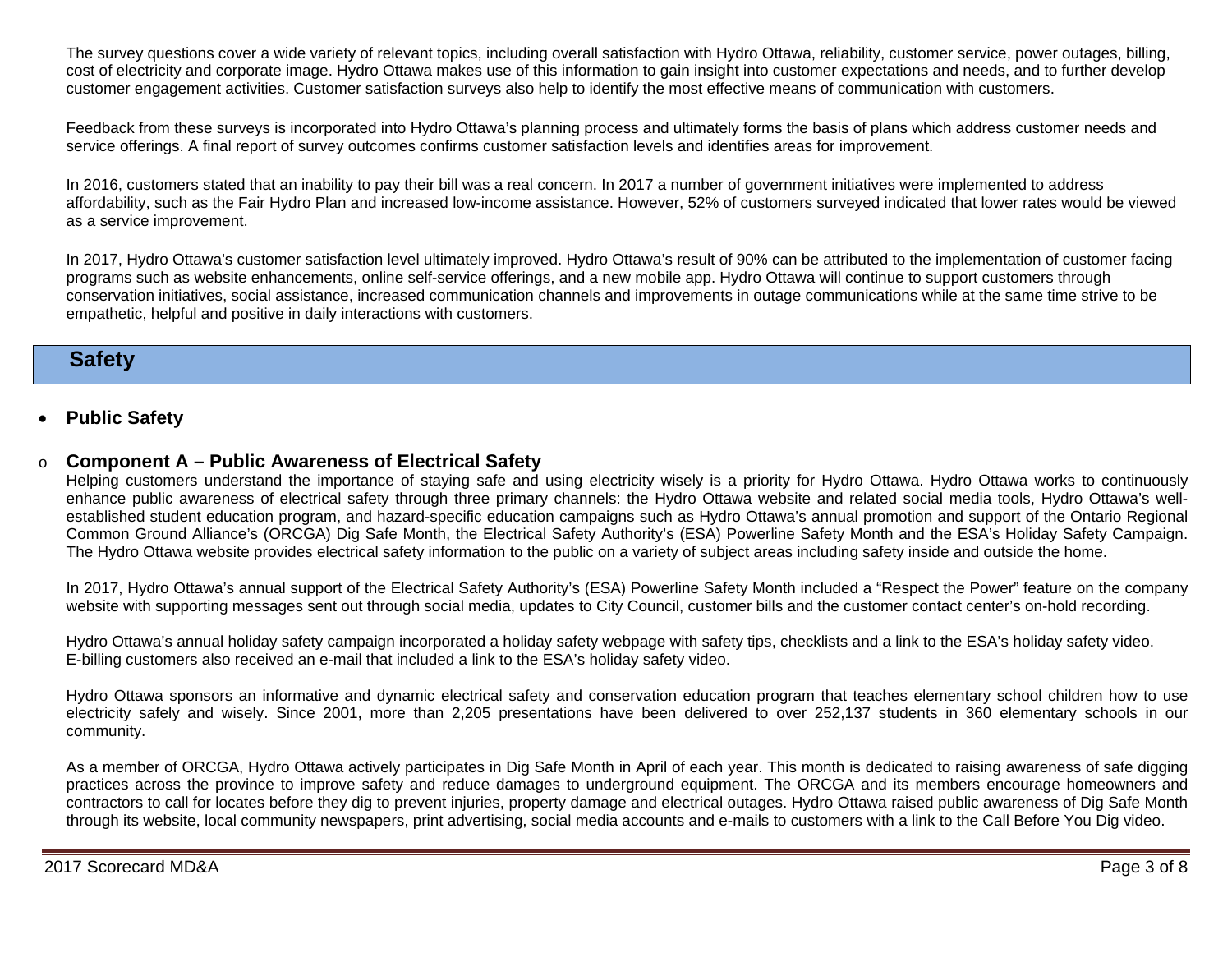In order to gauge overall electrical safety awareness amongst the general public, Hydro Ottawa commissioned a research firm to conduct its 2017 Public Awareness of Electrical Safety Scorecard Survey between February 26th and March 12th, 2018. The online survey consisted of a representative sample of 434 Ottawa residents, 18 years or older. Responses to the six core survey questions resulted in a 2017 Public Safety Awareness Index of 70%. The results of the survey inform Hydro Ottawa's ongoing public safety messaging and programs.

#### o **Component B – Compliance with Ontario Regulation 22/04**

In 2017, Hydro Ottawa continued to be compliant with Ontario Regulation 22/04 (Electrical Distribution Safety) through its successful completion of and response to Due Diligence Inspections, Public Safety Concerns, Compliance Investigations and Annual Audits conducted by the Electrical Safety Authority (ESA). Ontario Regulation 22/04 establishes objective-based electrical safety requirements for the design, construction and maintenance of electrical distribution systems owned by licensed distributors. Hydro Ottawa's repeat success in these compliance audits and supporting activities is achieved by its strong commitment to employee and public safety and adherence to company procedures and policies.

The 2017 Electrical Safety Authority audit report of Hydro Ottawa's compliance with Regulation 22/04 highlighted that in 2017 Hydro Ottawa was compliant in the five key compliance sections examined, and that Hydro Ottawa had implemented the action plans developed for the recommendations cited in the 2015 audit. The audit confirmed that in 2017 Hydro Ottawa continued to carry out its health, safety and environment management systems and maintain certification to the Occupational Health and Safety Assessment Series (OHSAS) 18001 and International Standards Organization (ISO) 14001 standards. Hydro Ottawa also continued to participate in the ESA's Due Diligence Inspection (DDI) program. In 2017 seven inspections were conducted by ESA inspectors and no deficiencies were identified.

The 2017 Electrical Safety Authority audit report also highlighted that Hydro Ottawa continued to be active in the community promoting conservation and demand management, educating children and youth about electricity safety, helping to mitigate the impact of energy costs for those in need and making other contributions to the quality of life in Ottawa. Hydro Ottawa continued to take into account the interests of all stakeholders including employees, customers, suppliers, communities and the environment and continued to encourage contractors, both those working for Hydro Ottawa and those working for others, to adopt responsible business practices and require them to adhere to all applicable health and safety standards when working for Hydro Ottawa.

#### o **Component C – Serious Electrical Incident Index**

Under Regulation 22/04, Hydro Ottawa is required to report all serious electrical incidents of which they become aware to the Electrical Safety Authority. Under the Regulation, "serious electrical incident" means (a) any electrical contact that caused death or critical injury to a person, (b) any inadvertent contact with any part of a distribution system operating at 750 volts or above that caused or had the potential to cause death or critical injury to a person, or (c) any fire or explosion in any part of a distribution system operating at 750 volts or above that caused or had the potential to cause death or critical injury to a person, except a fire or explosion caused by lightning strike.

Hydro Ottawa reported nine (9) electrical incidents in the public domain to the ESA in 2017 involving contact with Hydro Ottawa overhead or underground infrastructure. All but one of the nine incidents resulted from contractors contacting overhead or underground lines with equipment or materials. The remaining incident involved a pole breaking while being adjusted by a Hydro Ottawa crew. None of the nine incidents was deemed to be a serious electrical incident, so for 2017, Hydro Ottawa met its General Public Incident target of zero and its Serious Electrical Incident Index rate target of 0.00 per 1,000 km of line.

Historically, the number of serious electrical incidents involving the general public in the City of Ottawa has been very low due, in part; to Hydro Ottawa's public education initiatives outlined under Component A above. The number of incidents is expected to continue to remain low in the future.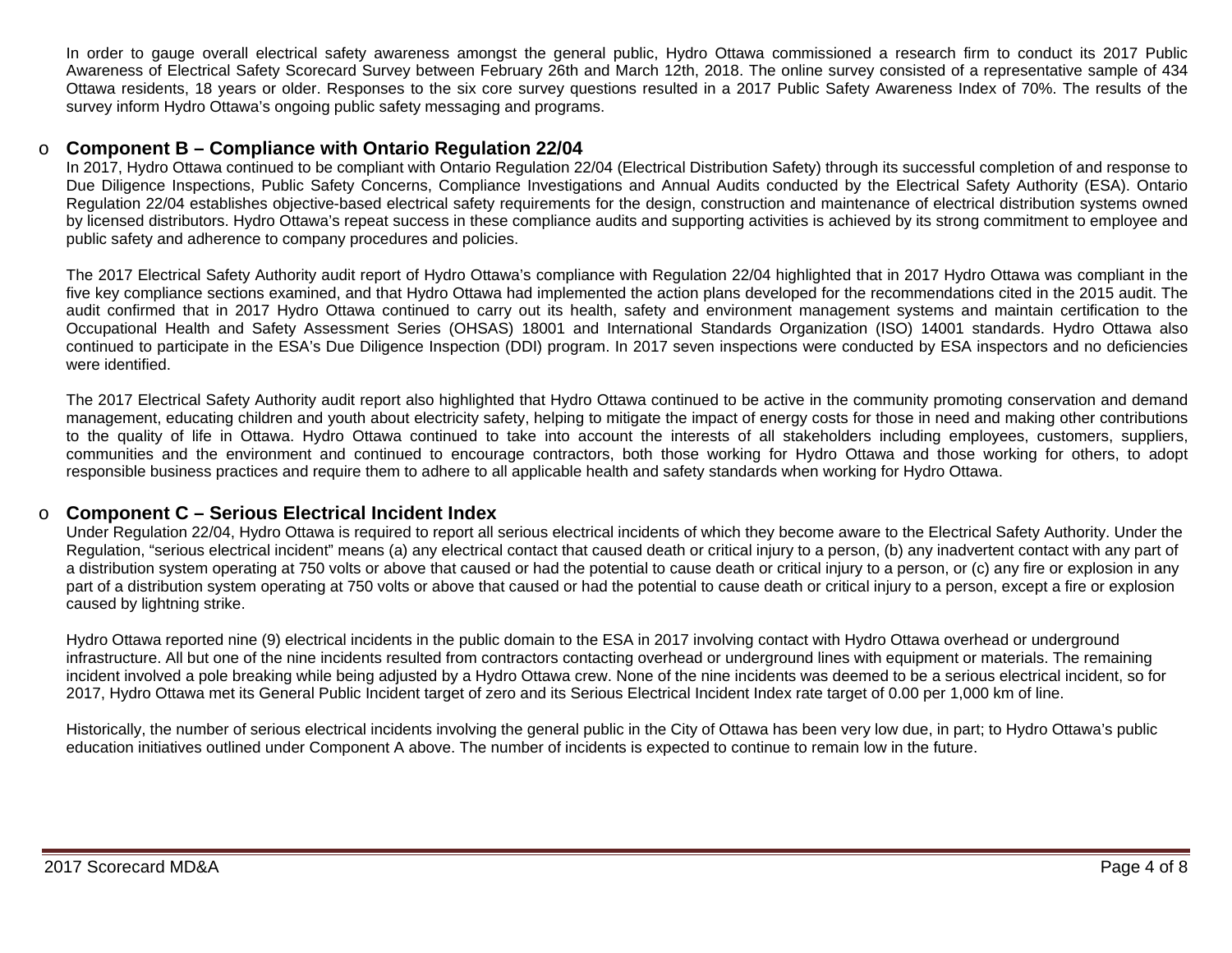## **System Reliability**

Hydro Ottawa's reliability performance in 2017 exceeded the OEB performance standard for reliability. Hydro Ottawa continually assesses the distribution system's service reliability. Where issues are found, the appropriate analysis and action is undertaken to address weaknesses and improve performance. System reliability is integral to all work undertaken as part of system planning and asset management processes.

Hydro Ottawa's asset management practices are essential for ensuring the assets that pose a risk to reliability performance are identified and investments in renewing infrastructure are keeping pace. Weighing new methods of operation to reduce system susceptibility to storm damage and foreign interference is vital. In addition, investing in grid technology benefits reliability by reducing restoration times and facilitating the prediction of system faults. Hydro Ottawa's objective is to improve its system reliability performance indicators from year to year.

#### • **Average Number of Hours that Power to a Customer is Interrupted**

In 2017, Hydro Ottawa's average number of hours that power to a customer was interrupted was 1.11, slightly above the 2016 result of 1.0, however it remains below the OEB's annual target of 1.42. Although less than the previous 5 year average, outages due to defective equipment were the top contributor to outages. Outages due to tree contacts and scheduled outages were also top contributors in 2017.

#### • **Average Number of Times that Power to a Customer is Interrupted**

In 2017, Hydro Ottawa's average number of times that power to a customer was interrupted was 0.73, in line with the 2016 result of 0.74 and remains below the OEB's annual target of 1.04. Although less than the previous 5-year average, outages due to defective equipment were the top contributors to outages. Outages due to human error and foreign interference (such as animals and vehicles) were also top contributors to outages in 2017.

### **Asset Management**

#### • **Distribution System Plan Implementation Progress**

Distribution System Plan Implementation Progress is a relatively new performance measure that Hydro Ottawa began reporting in 2013. At this time, there is no standardized measure across the Province. Hydro Ottawa's Distribution System Plan (DSP) forecasts capital expenditures required to maintain and expand its system to serve current and future Hydro Ottawa customers over the next five years. The DSP details Hydro Ottawa's prioritization process, tools and methods which ultimately direct Hydro Ottawa's capital expenditure planning process. The "Distribution System Plan Implementation Progress" measure is intended to assess Hydro Ottawa's effectiveness at planning and implementing the DSP.

Hydro Ottawa measures the progress of its DSP implementation as a ratio of actual total capital expenditures made in a calendar year over the total amount of planned capital expenditures for that calendar year in the System Renewal and System Service investment categories, excluding unplanned asset failures (plant failure), system access, and general plant investments.

The 2017 figure indicates that Hydro Ottawa completed 95% of its planned project spending. Not all planned work was completed in 2017 as a result of scope changes to a major station project. The changes in scope were made as a result of a major demand project cancellation as well as delays in external approvals. In addition to the planned project spending, Hydro Ottawa also completed a large amount of unplanned asset failure replacements in 2017, which impacted the completion rate of planned projects. Asset data collection improvements have increased asset failure replacements in recent years. New inspection programs have identified a number of critical assets that were deemed to be at risk of failure and required immediate action to prevent future outages.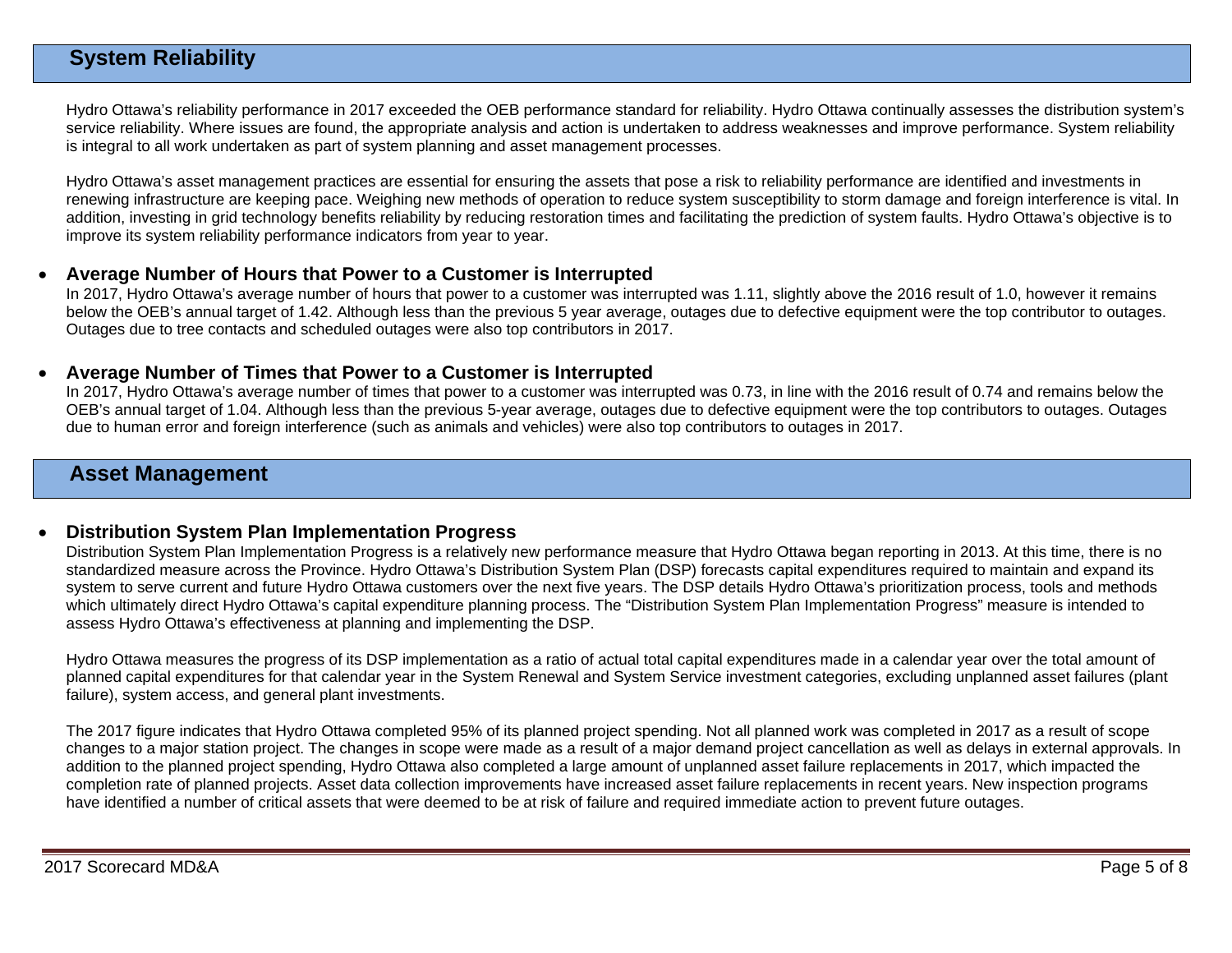#### • **Efficiency Assessment**

The total costs for Ontario local electricity distribution companies are evaluated by the Pacific Economics Group (PEG) LLC on behalf of the OEB to produce a single efficiency ranking. The electricity distributors are divided into five groups based on the magnitude of the difference between their respective individual actual and predicted costs. For the third consecutive year, Hydro Ottawa's results placed the company in Group 4, which is considered "fair" and defined as having actual costs between 10% and 25% above predicted costs, according to PEG's econometric model.

Hydro Ottawa remains committed to achieving productivity savings and embraces continuous improvement into all of its operations, despite the increased capital work as replacement of aging infrastructure continues.

#### • **Total Cost per Customer**

Total cost per customer is evaluated by the Pacific Economics Group LLC on behalf of the OEB, and is calculated as the sum of Hydro Ottawa's capital and operating costs, divided by the total number of customers that Hydro Ottawa serves. The cost performance result for 2017 is \$653 per customer which is a 1.6% decrease over 2016. Similar to most distributors in the province, Hydro Ottawa has experienced increases in its total costs required to deliver quality and reliable services to customers. Province-wide programs, investments in new information systems technology and the renewal and growth of the distribution system are some of the contributing factors to increasing operating and capital costs. However Hydro Ottawa's focus on productivity and cost reduction initiatives and the overall strategic direction to deliver reliable service while operating efficiently and effectively to keep rates competitive ensured that despite inflation and other cost increases Hydro Ottawa was able to achieve this 1.6% reduction.

Much of Hydro Ottawa's infrastructure (i.e. poles and transformers) are over 40 years of age. Among Hydro Ottawa's priorities is to continue delivering the electricity that its customers depend on, reliably and efficiently. With aging infrastructure and a growing customer base, significant investments must be made to achieve this goal. Hydro Ottawa continues to make long-term investments to support future growth by expanding electricity service into new developments, upgrading older equipment, and maintaining the poles, transformers, overhead wires, underground cables and the infrastructure needed to operate a safe and reliable electricity network in its service territory.

#### • **Total Cost per Km of Line**

The total cost per km of line is evaluated by the Pacific Economics Group LLC on behalf of the OEB and the cost is calculated in the same manner as the previous metric. The total cost is divided by the kilometers of line that Hydro Ottawa operates within its service territory to serve its customers. Hydro Ottawa's total cost per km of line in 2017 is \$37,950. This is a 2.2% decrease over 2016. Similar to the total cost per customer, this decrease is reflective of Hydro Ottawa's effort to focus on productivity and cost control initiatives despite inflationary increases in key cost drivers.

This measure, as calculated by the Pacific Economics Group, does not account for Hydro Ottawa's unique service territory: its physical size; comprised of a geographically diverse area with significant population dispersion and a mix of urban and rural service areas. The amount of km of line in Hydro Ottawa's service territory is the fourth largest in the province. Hydro Ottawa's service area is also one of the largest in the province in terms of customers served.

Hydro Ottawa's distribution system is an even mix of overhead wires and underground cables. While underground wires are less likely to be damaged by storms or other environmental factors, they are much more expensive to build and maintain. And, when there is a power outage, it often takes longer to locate and repair the problem, compared to overhead wires. As the City of Ottawa's population continues to grow and existing neighbourhoods become denser, additional investments are often required on the existing distribution network. The network is also expanding to accommodate new suburban subdivisions, downtown redevelopment projects and Ottawa's Light Rail Transit. At the same time, many of Hydro Ottawa's assets are aging. Large segments of the network were constructed in the 1960s, 70s and 80s. As most electrical infrastructure has a lifespan of around 50 years, a considerable number of components are approaching or have exceeded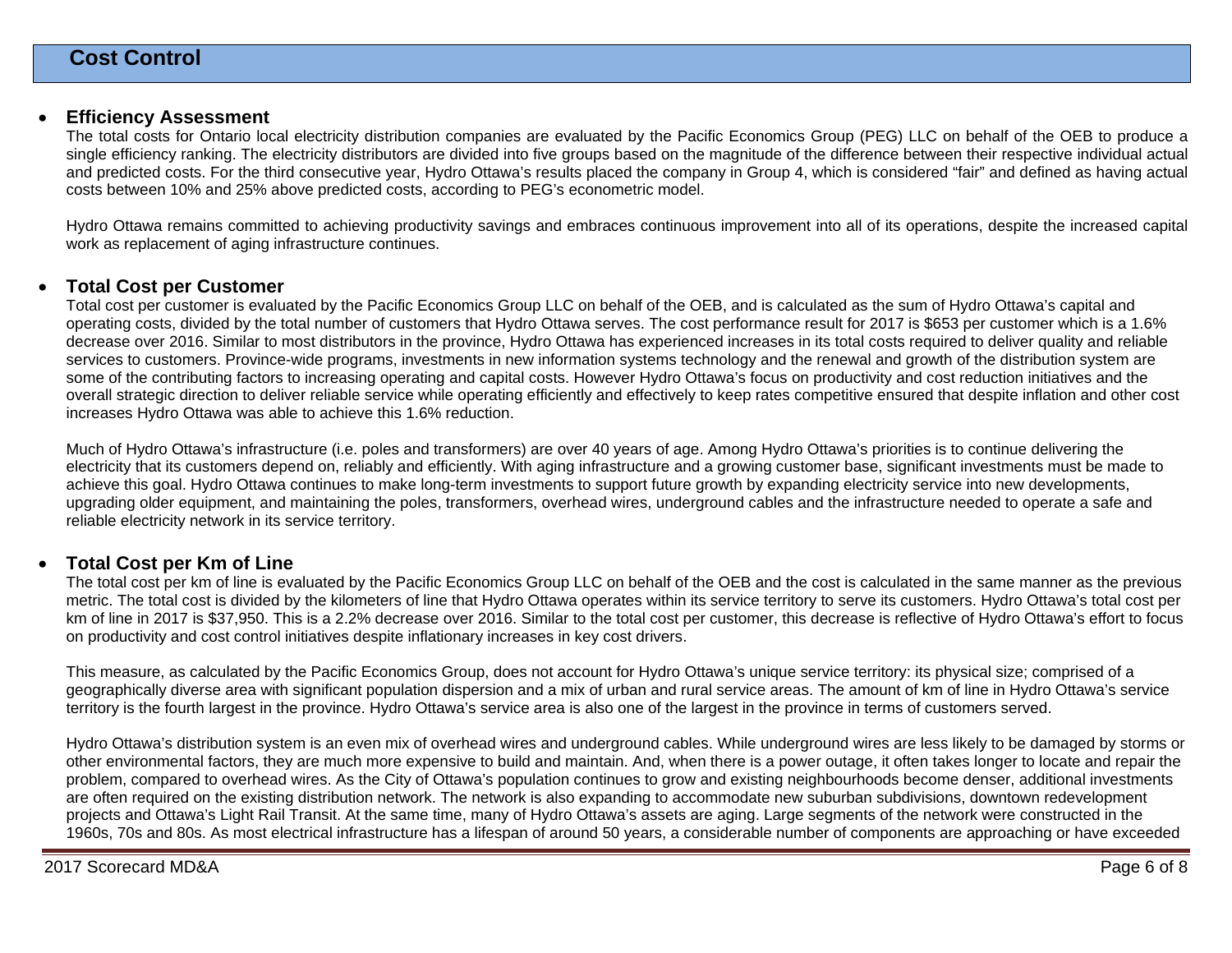their anticipated life cycle. While continued maintenance has prolonged the life of these assets, infrastructure investments are required to continue to deliver electricity reliably and safely.

## **Conservation & Demand Management**

#### • **Net Cumulative Energy Savings**

In 2017, Hydro Ottawa achieved 108 GWh of verified net incremental savings persisting to 2020. This represents 27% of the 395 GWh energy savings goal for the utility as approved under the 2015-2020 Conservation First Framework (CFF) directed by the Minister of Energy. This represents a cumulative total of 276 GWh at the end of 2017 which is 69.98% of our six-year target. Under the CFF, Peak Demand targets no longer exist; however, Hydro Ottawa achieved 25,614 kW of verified cumulative net incremental Peak Demand Savings at the end of 2017.

## **Connection of Renewable Generation**

#### • **Renewable Generation Connection Impact Assessments Completed on Time**

Electricity distributors are required to conduct Connection Impact Assessments (CIAs) for large generation facilities (Feed-In-Tariff projects that exceed 10 kW) within OEB- defined timelines. A CIA consists of an assessment, detailed cost estimate and an Offer to Connect within the time prescribed. Timelines vary from 60 to 90 days, depending on a number of variables such as size of project and/or whether system expansion or reinforcement is required.

In 2017, Hydro Ottawa completed 9 CIAs totaling 1,655kW, all within the defined timeframe.

Hydro Ottawa performs all CIA work internally and regularly reviews its processes for continuous improvement to benefit the customer.

#### • **New Micro-embedded Generation Facilities Connected On Time**

In 2017, Hydro Ottawa connected 57 new micro-embedded generation facilities (micro Feed-In-Tariff projects of 10 kW or less) all of which were completed within the prescribed timeframe of five business days. The minimum acceptable performance level for this measure is 90% of the connection volume. Hydro Ottawa works closely with its customers and their contractors to identify and address potential issues prior to connection in order to ensure the project is completed within the prescribed timelines.

## **Financial Ratios**

#### • **Liquidity: Current Ratio (Current Assets/Current Liabilities)**

As an indicator of financial health, a current ratio that is greater than 1 is considered strong as it indicates that the company can pay its short-term debts and financial obligations as they come due. Companies with a ratio greater than 1 are often referred to as being "liquid". The higher the number, the more "liquid" and the larger the margin of safety to cover the company's short-term debts and financial obligations. Hydro Ottawa's liquidity ratio has increased to 1.23, the highest in the last five years.